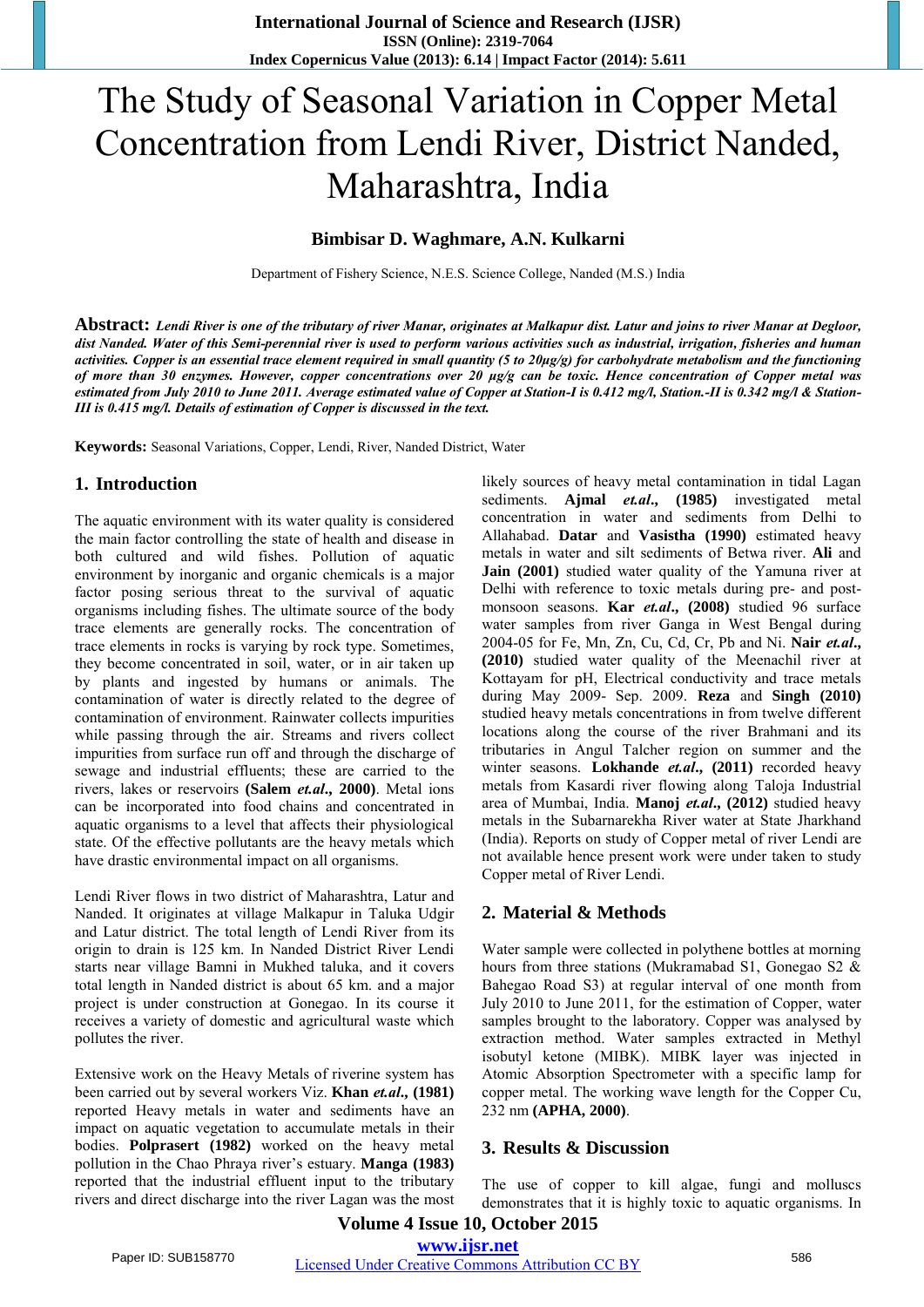### **International Journal of Science and Research (IJSR) ISSN (Online): 2319-7064 Index Copernicus Value (2013): 6.14 | Impact Factor (2014): 5.611**

fact, copper is one of the most toxic metals to aquatic organisms and ecosystems. It is moderately soluble in water and binds easily to sediments and organic matter. Bioconcentration, which means that the concentration of copper is higher in plants and animals than in the water or sediments in which they live, is particularly high in animals found in the sediments at the bottom of a water body and in shellfish, such as oysters, that can filter materials from large volumes of water. Algae, especially blue-green algae species, are 1,000 times more sensitive to the toxic effects of copper than are mammals. The effects of copper on aquatic organisms can be directly or indirectly lethal. Gills become frayed and lose their ability to regulate transport of salts such as sodium chloride and potassium chloride into and out of fish. These salts are important for the normal functioning of the cardiovascular and nervous systems. When the salt balance is disrupted between the body of a copper-exposed fish and the surrounding water the death of the fish can result. Copper toxicity to fish gills will be higher if the pH of the water is acidic, the water has low buffering capacity or the water is soft, i.e., has a low concentration of calcium ions. Copper also adversely affects olfaction (sense of smell) in fish. Detection of odours occurs when dissolved odorant molecules bind with olfactory receptor molecules. The direct contact of fish olfactory tissues with the surrounding water facilitates copper uptake. Copper can affect olfaction by competing with natural odorants for binding sites, by affecting activation of the olfactory receptor neurons or by affecting intracellular signalling in the neurons **(Solomon, 2009)**.

The Copper content was within the MPCB permissible limits for all the stations. Copper concentration ranged between 0.115 to 0.895 mg/L for station-I, 0.122 to 0.606 mg/L for station-II and 0.115 to 0.966 mg/L for station-III. Annual average of Copper in three stations revealed that the maximum annual average was observed (0.415mg/L) at station-III and it was minimum (0.342mg/L) at station-II (Table No. 1 & Figure No.1).

Copper concentrations of water samples of all stations are lower than MPCB recommended for best designated usages. Similar observations were made by **Asonye** *et.al.***, (2007)** noted in three rivers Orionwon, Ethiope and Igbagho, Cu was not detected in any of the samples. **Kar** *et.al***., (2008)** reported in river Ganga concentrations of Cu was within the safe limit BIS, (1991). **Sanayei** *et.al.***, (2009)** reported that Cu below the world river (2000) & EC standards at Zayandeh Rood river. **Batayneh (2010)** observed Cu concentrations in river Yarmouk between 0.0017 and 0.009 mg/L for the dry season and from 0.0034 to 0.0097 mg/L in wet season. Cu concentrations of water samples for both seasons were lower than the MPCL (JISM, 2008). Results of **Bouraie** *et.al.*, (2010) showed that the Cu  $($  <0.002–0.041mg <sup>1-1</sup>) concentrations in surface water of Rosetta branch were found within the permissible limits of both Egyptian law 48/1982 and FAO (1985). **Sabhapandit** *et.al***., (2010)** studied Cu concentration in river Brahmaputra and observed between  $(0.027mg/L - 0.038mg/L)$  in all sources below the permissible limit (WHO 2004). **Nair (2010)** observed Copper content between (0.03-0.35mg/L) at Meenachil river. It was within the WHO permissible limits.

**Saeed** *et.al***., (2014)** studied mean concentration of Cu in water and sediment samples before and after the sewage entry into the Tembi river. The results of the analysis of water and sediment samples in upstream and downstream of the river revealed that the mean concentration of copper in the downstream was higher than that of the upstream in different seasons. It is to be noted that the mean concentration of copper in downstream and upstream has increased from summer 2011 to spring 2012.

The study reveals that the water in Lendi River shows seasonal variations in Copper metal which may be attributed to the local climatic conditions and water exchange mechanism.

## **4. Acknowledgement**

The authors are thankful to Principal, N.E.S. Science College, Nanded & Central Laboratory of S.G.B. University, Amravati for providing laboratory & library facilities. The first author is thankful to UGC for financial support and encouragement through awarding Maulana Azad National Fellowship for Minority Candidates (2009).

## **References**

- [1] **Ajmal M.M., A. Khan** and **A.A. Nomani (1985a):** Distribution of heavy metals in water and sediments of selected sites of Yamuna River. *Environmental Monitoring and assessment*, 205-214p.
- [2] **APHA (2000):** (American Public Health Association Manual) *Standard Methods for Examination of Water and Waste Management*. 19<sup>h</sup> edition AWWA-APCF Washington, DC 20005.
- [3] **Ali I.** and **Jain C.K. (2001):** Pollution potential of toxic metals in the Yamuna River at Delhi, India. *Journal of Environmental Hydrology*, Vol. 9, 1-9p.
- [4] **Asonye C.C., Okolle N.P., Okenwa E.E.** and **Lwuanyanwu U.G. (2007):** Some physico-Chemical Characteristics and Heavy Metal Profiles of Nigerian Rivers, streams and waterways. *African Journal of Biotechnology*, Vol. 6(5): 617-624p.
- [5] **Batayneh Awni T. (2010):** Heavy metals in water springs of the Yarmouk basin, North Jordan and their potentiality in health risk assessment. *International Journal of the Physical Sciences*, Vol. 5(7): 997-1003p.
- [6] **Bouraie M.M. El., A.A. El. Barbary, M.M. Yehia** and **E.A. Motawea (2010):** Heavy Metals Concentrations in surface River water and bed sediments at Nile Delta in Egypt. *Research Notes*, Vol. 61(1): 1-12p.
- [7] **Datar M.D.** and **Vasistha R.P. (1990):** Investigation of heavy metals in water and silt sediments of Betwa River. *Indian Journal of Environmental Protection*, 10(9): 666-672p.
- [8] **Khan N.A., A. Ahmad, A.A. Nomani** and **M. Ajmal (1981):** Atomic Absorption Spectrophotometric studies on commercial fertilizers as a source of Cd and Zn in soil and River water. *Environmental Pollution*, 13(2): 259-264p.
- [9] **Kar D., P. Sur, S.K. Mandal, T. Saha** and **R.K. Kole (2008):** Assessment of heavy metal pollution in surface water. *International Journal of Environmental Science Technology*, 5(1): 119-124p.